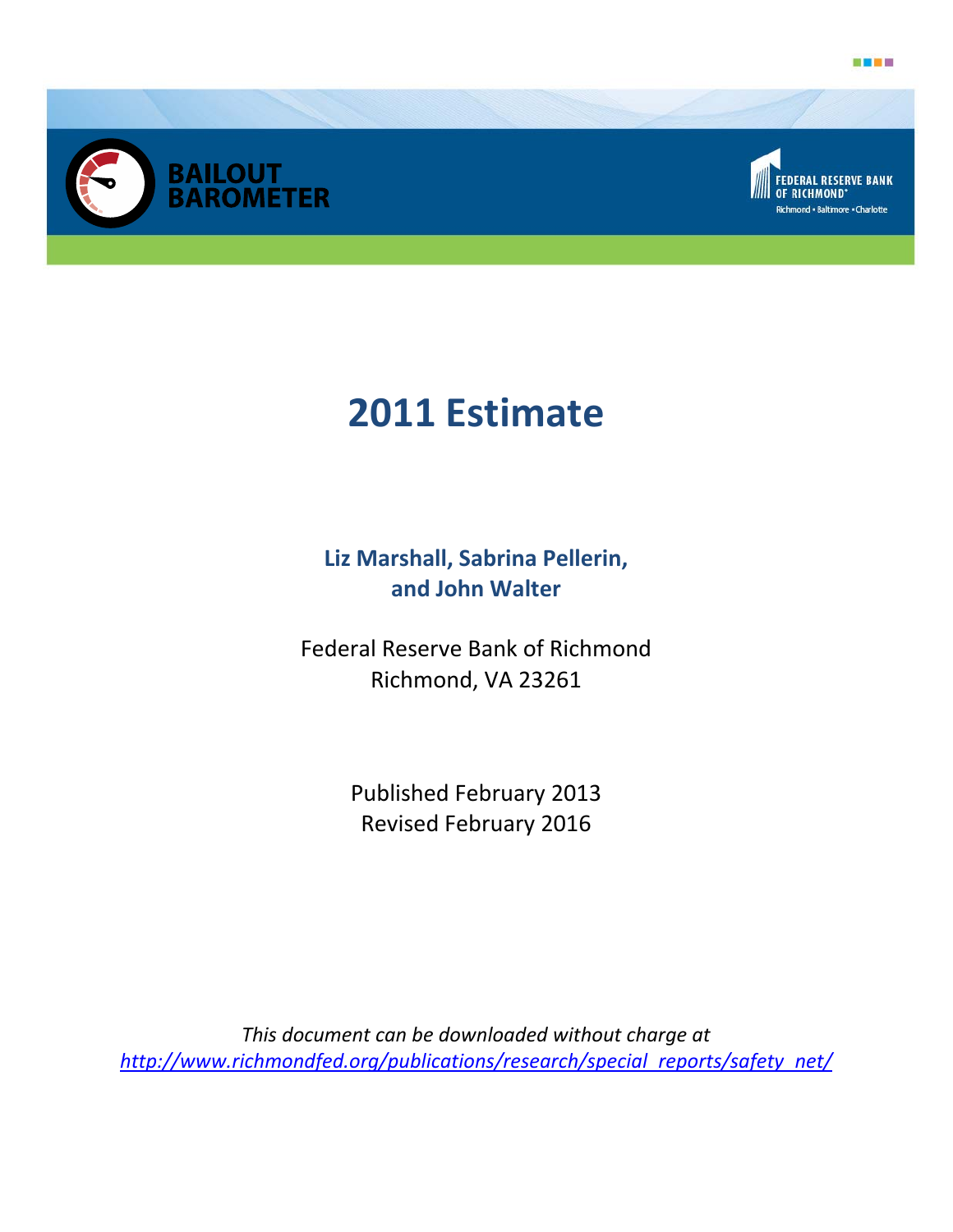# **Estimates of the Safety Net as of Dec. 31, 2011\***

As used b[y Walter and Weinberg \(2002\)](http://www.cato.org/sites/cato.org/files/serials/files/cato-journal/2002/1/cj21n3-2.pdf) and [Malysheva and Walter \(2010\),](http://www.richmondfed.org/publications/research/economic_quarterly/2010/q3/pdf/walter.pdf) the phrase government guarantee means a federal government commitment to protect lenders from losses due to a borrower's default. Following this definition, our estimate of the safety net includes insured bank and thrift deposits, certain other banking company liabilities, some government-sponsored enterprise (GSE) liabilities, selected private-employer pension liabilities, the dollar value of money market mutual fund shares, as well as a subset of the liabilities of other financial firms.

Our estimate (using data as of Dec. 31, 2011) includes a mixture of elements. Some of the liabilities, such as insured deposits, are *explicitly* guaranteed. Our "Least Inclusive" estimate includes only explicitly guaranteed liabilities. Other liabilities are *believed* by many market participants to be *implicitly* guaranteed by the federal government. These liabilities are added to explicitly guaranteed liabilities to make up our "Most Inclusive" estimate. Examples of implicitly guaranteed liabilities include short-term liabilities of the largest banking companies, some deposit balances not explicitly covered by deposit insurance, and the liabilities of certain government-sponsored enterprises. Our approach to implicit guarantees is to ask, "Based on past government actions, what might market participants reasonably expect future government actions to be?" Of course, identifying exact market expectations is largely impossible. We therefore provide two estimates—found in our "Most Inclusive" and "Least Inclusive" tables below—that can be thought of as the bounds within which market perceptions are likely to be found.

See the [Methodology and Sources](#page-4-0) section for greater detail on what we have included in our explicit and implicit categories for each liability type contained in our two estimates.

 <sup>\*</sup> The authors Liz Marshall [\(elizabeth.marshall@rich.frb.org\)](mailto:elizabeth.marshall@rich.frb.org), Sabrina Pellerin [\(sabrina.pellerin@rich.frb.org\)](mailto:sabrina.pellerin@rich.frb.org), and John Walter [\(john.walter@rich.frb.org\)](mailto:john.walter@rich.frb.org) wish to express their greatest appreciation to Joshua Arnold, Kristin Barnes, Belinda Coles, Tim Pudner, and Deanna Struk for their advice and many hours invested gathering and analyzing data.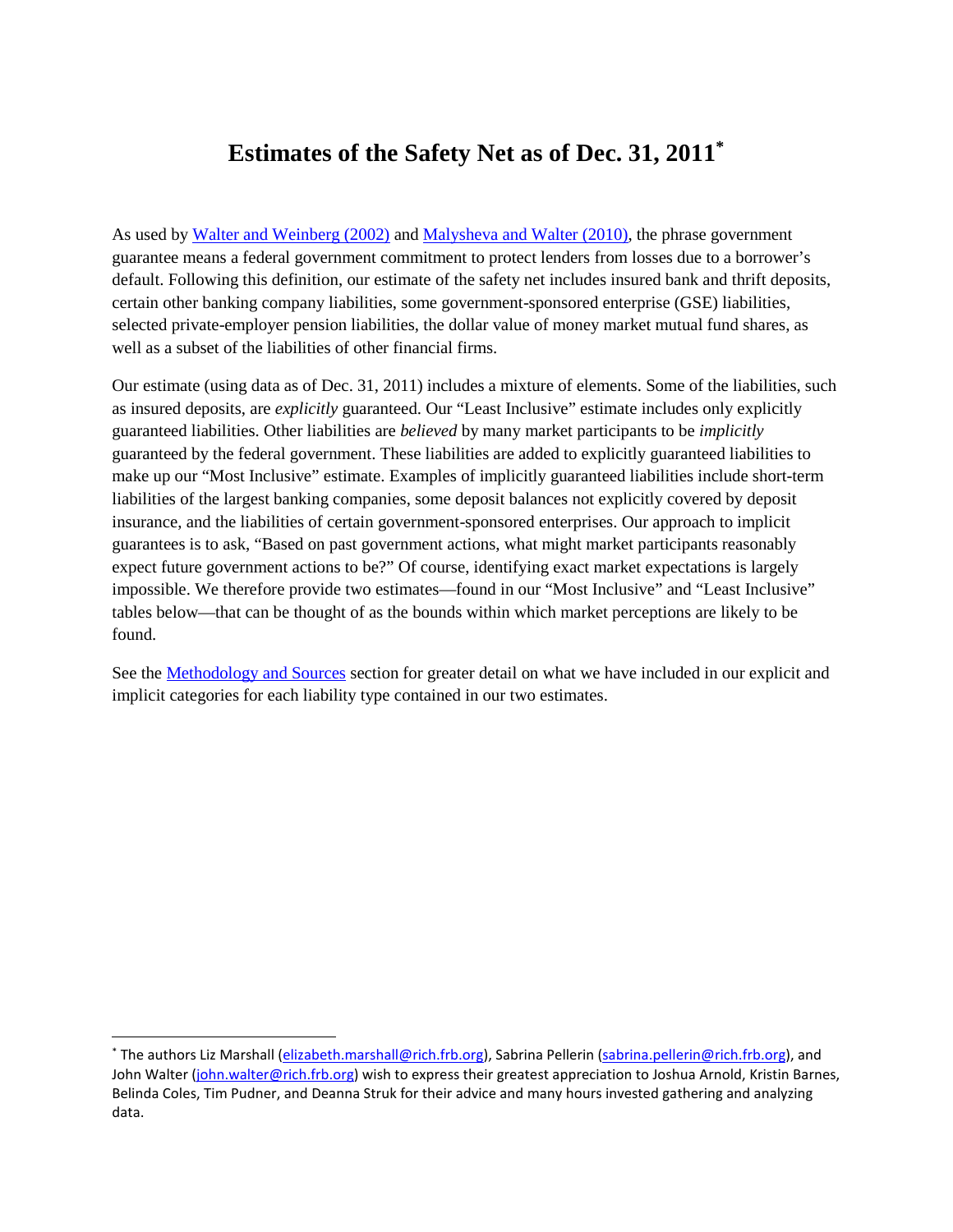## **Most Inclusive Estimate**

Data as of December 31, 2011

| <b>Financial Firms</b> (in billions)           | <b>Explicitly</b><br><b>Guaranteed</b><br><b>Liabilities</b><br>(A) | <b>Implicitly</b><br><b>Guaranteed</b><br><b>Liabilities</b><br>(B) | $A + B$          | <b>Total</b><br><b>Liabilities</b> |
|------------------------------------------------|---------------------------------------------------------------------|---------------------------------------------------------------------|------------------|------------------------------------|
| Banking & Saving Firms (includes BHCs & SLHCs) | \$7,146                                                             | \$5,796                                                             | \$12,943         | \$17,369                           |
|                                                | 41.1%                                                               | 33.4%                                                               | 74.5%            |                                    |
| <b>Credit Unions</b>                           | \$795<br>90.1%                                                      |                                                                     | \$795<br>90.1%   | \$883                              |
| <b>GSEs</b>                                    |                                                                     |                                                                     |                  |                                    |
| Fannie Mae                                     | \$3,216                                                             |                                                                     | \$3,216          | \$3,216                            |
| <b>Freddie Mac</b>                             | \$2,147                                                             |                                                                     | \$2,147          | \$2,147                            |
| Farm Credit System                             |                                                                     | \$206                                                               | \$206            | \$206                              |
| <b>Federal Home Loan Banks</b>                 |                                                                     | \$726                                                               | \$726            | \$726                              |
| Total                                          | \$5,363                                                             | \$932                                                               | \$6,295          | \$6,295                            |
|                                                | 85.2%                                                               | 14.8%                                                               | 100.0%           |                                    |
| Private Employer Pension Funds                 | \$2,630<br>87.8%                                                    |                                                                     | \$2,630<br>87.8% | \$2,994                            |
| Money Market Mutual Funds                      |                                                                     | \$2,691                                                             | \$2,691          | \$2,691                            |
| <b>Other Financial Firms</b>                   |                                                                     | \$170                                                               | \$170            | \$11,334                           |
| <b>Total for Financial Firms</b>               | \$15,935                                                            | \$9,590                                                             | \$25,525         | \$41,566                           |
| <b>Percentage of Total Liabilities</b>         | 38.3%                                                               | 23.1%                                                               | 61.4%            | 100.0%                             |

Note: Total guaranteed liabilities (\$25,525 B) as a share of GDP (\$14,991 B) equals 170%, using this table's estimate.

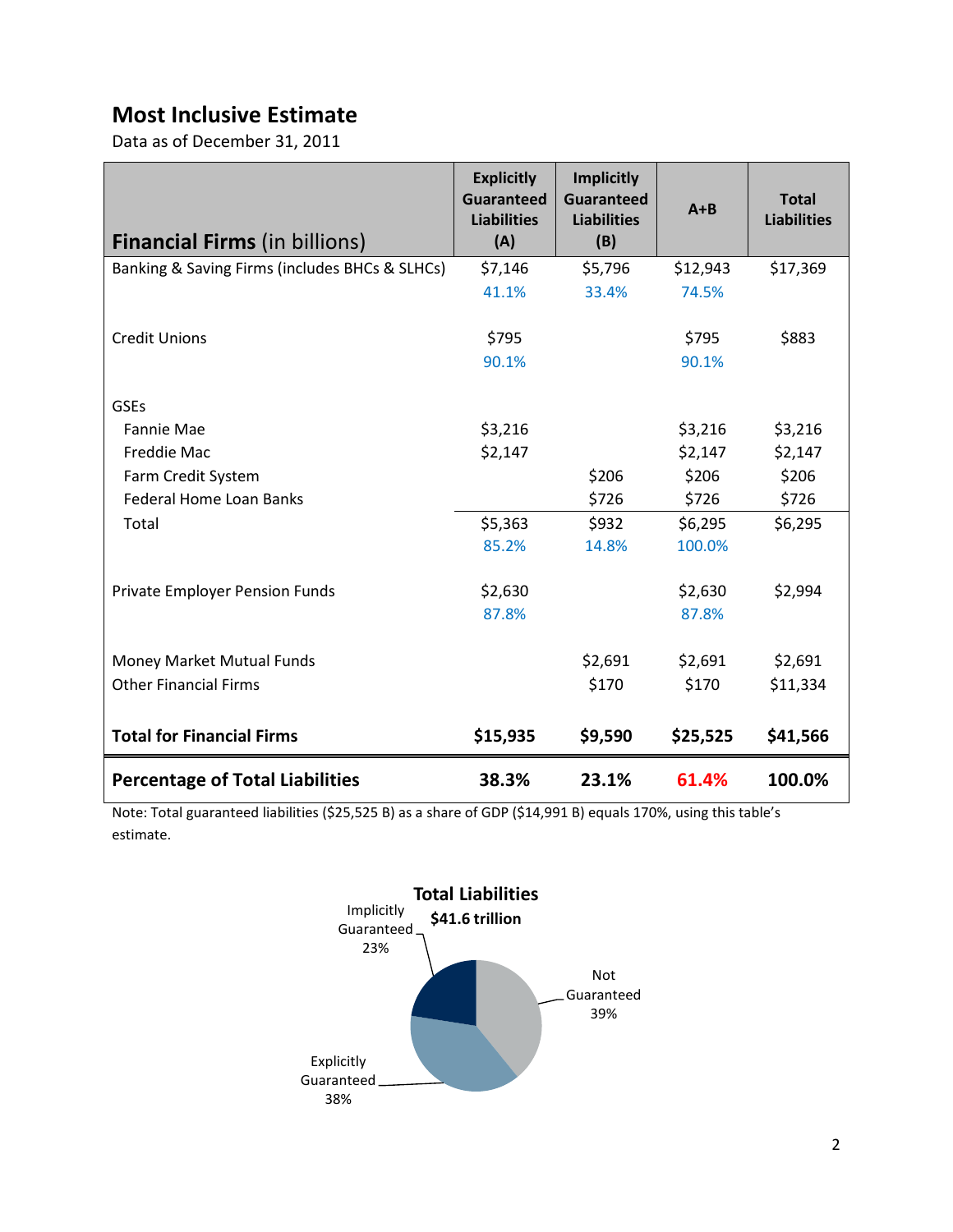## **Least Inclusive Estimate**

Data as of December 31, 2011

| <b>Financial Firms (in billions)</b>           | <b>Explicitly</b><br><b>Guaranteed</b><br><b>Liabilities</b><br>(A) | <b>Implicitly</b><br><b>Guaranteed</b><br><b>Liabilities</b><br>(B) | <b>Total</b><br><b>Liabilities</b> |
|------------------------------------------------|---------------------------------------------------------------------|---------------------------------------------------------------------|------------------------------------|
| Banking & Saving Firms (includes BHCs & SLHCs) | \$5,577                                                             |                                                                     | \$17,369                           |
|                                                | 32.1%                                                               |                                                                     |                                    |
| <b>Credit Unions</b>                           | \$795<br>90.1%                                                      |                                                                     | \$883                              |
| <b>GSEs</b>                                    |                                                                     |                                                                     |                                    |
| <b>Fannie Mae</b>                              | \$3,216                                                             |                                                                     | \$3,216                            |
| Freddie Mac                                    | \$2,147                                                             |                                                                     | \$2,147                            |
| Farm Credit System                             |                                                                     |                                                                     | \$206                              |
| <b>Federal Home Loan Banks</b>                 |                                                                     |                                                                     | \$726                              |
| Total                                          | \$5,363                                                             |                                                                     | \$6,295                            |
|                                                | 85.2%                                                               |                                                                     |                                    |
| Private Employer Pension Funds                 | \$2,630                                                             |                                                                     | \$2,994                            |
|                                                | 87.8%                                                               |                                                                     |                                    |
|                                                |                                                                     |                                                                     |                                    |
| Money Market Mutual Funds                      |                                                                     |                                                                     | \$2,691                            |
| <b>Other Financial Firms</b>                   |                                                                     |                                                                     | \$11,334                           |
| <b>Total for Financial Firms</b>               | \$14,366                                                            |                                                                     | \$41,566                           |
| <b>Percentage of Total Liabilities</b>         | 34.6%                                                               |                                                                     | 100.0%                             |

Note: Total guaranteed liabilities (\$14,366 B) as a share of GDP (\$14,991 B) equals 95.8%, using this table's estimate.

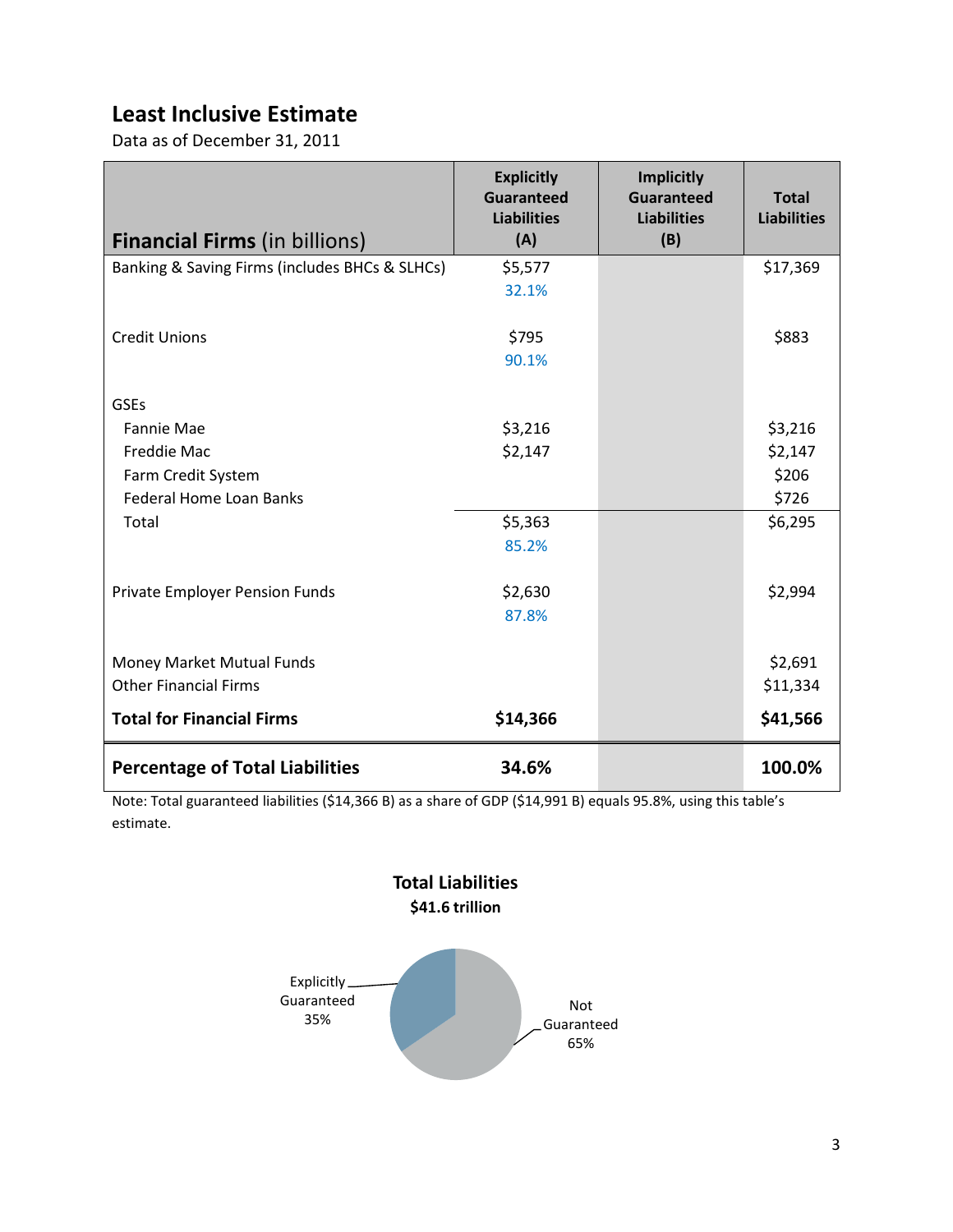## **Methodology and Sources**

#### <span id="page-4-0"></span>**Banking and Savings Firms**

*Explicitly Guaranteed Liabilities –* FDIC-insured deposits of all commercial banks and savings institutions (up to the \$250,000 insurance limit), which includes transaction accounts covered by the FDIC's Transaction Account Guarantee (TAG) program<sup>1</sup> plus debt guaranteed by the FDIC's Debt Guarantee Program (DGP). <sup>2</sup> (Both of these FDIC programs expired Dec. 31, 2012.)

*Implicitly Guaranteed Liabilities –* In our most inclusive estimate of the safety net, we include total liabilities of the four largest banking institutions (those larger than \$1 trillion in assets)<sup>3</sup> minus insured deposits (included in explicit column); plus short-term liabilities (federal funds, repurchase agreements, commercial paper, and other short-term liabilities as reported in financial reports) <sup>4</sup> and uninsured domestic deposits<sup>5</sup> of the 34 bank and savings and loan holding companies (beyond the four largest) with assets greater than \$50 billion.

Four largest banking institutions – During the financial turmoil of 2008 and 2009, the government promised to provide capital if needed by any of the largest 19 bank holding companies (BHCs) such that their operations could continue uninterrupted, encouraging the view that all liabilityholders of these firms would be protected. However, the Orderly Liquidation Authority (OLA) provisions of the Dodd-Frank Wall Street Reform and Consumer Protection Act (Dodd-Frank) may reduce the likelihood that these companies would receive capital injections to allow their uninterrupted operation. Nevertheless, one can imagine that many market participants will remain skeptical that the government would allow operations of the very largest and most systemically important institutions to be disrupted, even if the interruption might be minimized and carefully managed by the OLA process. <sup>6</sup> As a result, our most inclusive estimate includes all of the liabilities of the four largest companies.

Short-term liabilities – Market participants might expect that the short-term liabilities of large financial firms would be protected if the firms are resolved under the OLA. All bank holding companies and savings and loan holding companies (SLHCs) with assets greater than \$50 billion are likely to be considered for OLA treatment if they experience financial distress. Moreover, all bank holding companies with assets greater than \$50 billion have been designated as systemically important financial institutions (SIFIs). While a SIFI designation does not necessarily imply OLA treatment in resolution, market participants are likely to expect that these institutions would not be allowed to enter bankruptcy because it seems ill-suited to handle the failure of SIFIs [\(Pellerin and Walter 2012, p. 14–16\)](http://www.richmondfed.org/publications/research/economic_quarterly/2012/q1/pdf/walter.pdf). The OLA provisions of Dodd-Frank permit the FDIC to pay some creditors more than bankruptcy might allow (Pellerin and Walter 2012, p. 16) and the FDIC's OLA implementing rule suggests that this treatment could apply to short-term creditors [\(FDIC final rule, July 15, 2011, 12 CFR 380,](http://www.fdic.gov/regulations/laws/federal/2011/11finaljuly15.pdf) p. 41644). Therefore, we include the short-term liabilities of all BHCs and SLHCs with assets exceeding \$50 billion in our most inclusive estimate.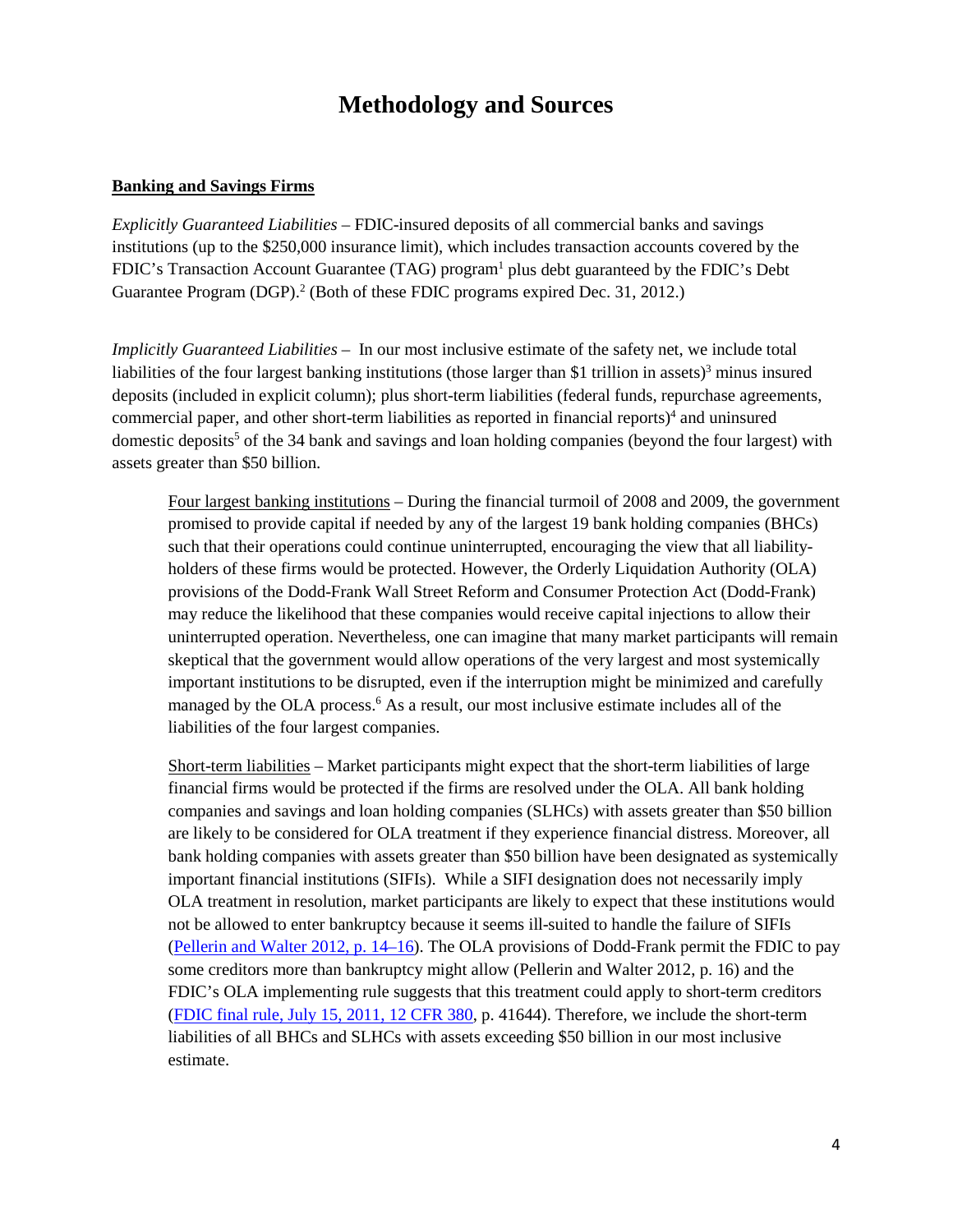Uninsured domestic deposits – Historically uninsured depositors in the largest institutions have been protected [\(Walter and Weinberg](http://www.cato.org/sites/cato.org/files/serials/files/cato-journal/2002/1/cj21n3-2.pdf#page=12) 2002, p. 380). Additionally, most uninsured depositors were protected during the bank failures that occurred following the financial crisis that began in 2008. Given these facts, market participants are likely to expect uninsured depositors at the largest banking companies (those with over \$50 billion in assets) to be protected from losses in future financial crises.

#### *Least Inclusive Estimate*

Explicitly guaranteed deposits – Drops (compared to Most Inclusive Estimate) TAG and DGP guaranteed liabilities given that such deposits and debt lost their FDIC coverage as of Dec. 31, 2012. In future failures, such programs may not be in place.

Implicitly guaranteed deposits – Drops all liabilities of the four largest banking companies based on an assumption that these four BHCs will be handled through the OLA process and liability holders will suffer losses. Drops short-term liabilities of banking companies with assets larger than \$50 billion based on an assumption that OLA treatment may not provide any special protection for such liabilities. Uninsured deposits at banking companies larger than \$50 billion are dropped under the assumption that the FDIC might not protect such depositors in future bank failures.

*Total Liabilities* – Includes total liabilities of BHCs<sup>7</sup> and SLHCs,<sup>8</sup> plus total liabilities of banks and thrifts not owned by BHCs or SLHCs,<sup>9</sup> plus U.S insured branches of foreign banks.<sup>10</sup>

#### **Credit Unions**

*Explicitly Guaranteed Liabilities* – Total credit union shares at or below the \$250,000 NCUA coverage  $limit.<sup>11</sup>$ 

*Total Liabilities –* Total credit union liabilities. 12

#### **GSEs**

#### *Explicitly Guaranteed Liabilities:*

Since Sept. 6, 2008, Fannie Mae and Freddie Mac have been in conservatorship supervised by the Federal Housing Finance Agency (FHFA). Under the agreements associated with the conservatorship, the Treasury has committed to ensuring that each entity maintains a positive net worth.13 Given this explicit promise of support, explicitly guaranteed liabilities will include:

Fannie Mae (Federal National Mortgage Association) – Total liabilities.<sup>14</sup>

Freddie Mac (Federal Home Loan Mortgage Corporation) - Total liabilities.<sup>15</sup>

*Implicitly Guaranteed Liabilities*:

Both Fannie Mae and the Farm Credit System were bailed out with federal government loans when they got into financial trouble in the 1980s. Furthermore, the bailout of Fannie Mae and Freddie Mac in 2008 during the financial crisis reinforced the perception that all of the large, systemically important GSEs will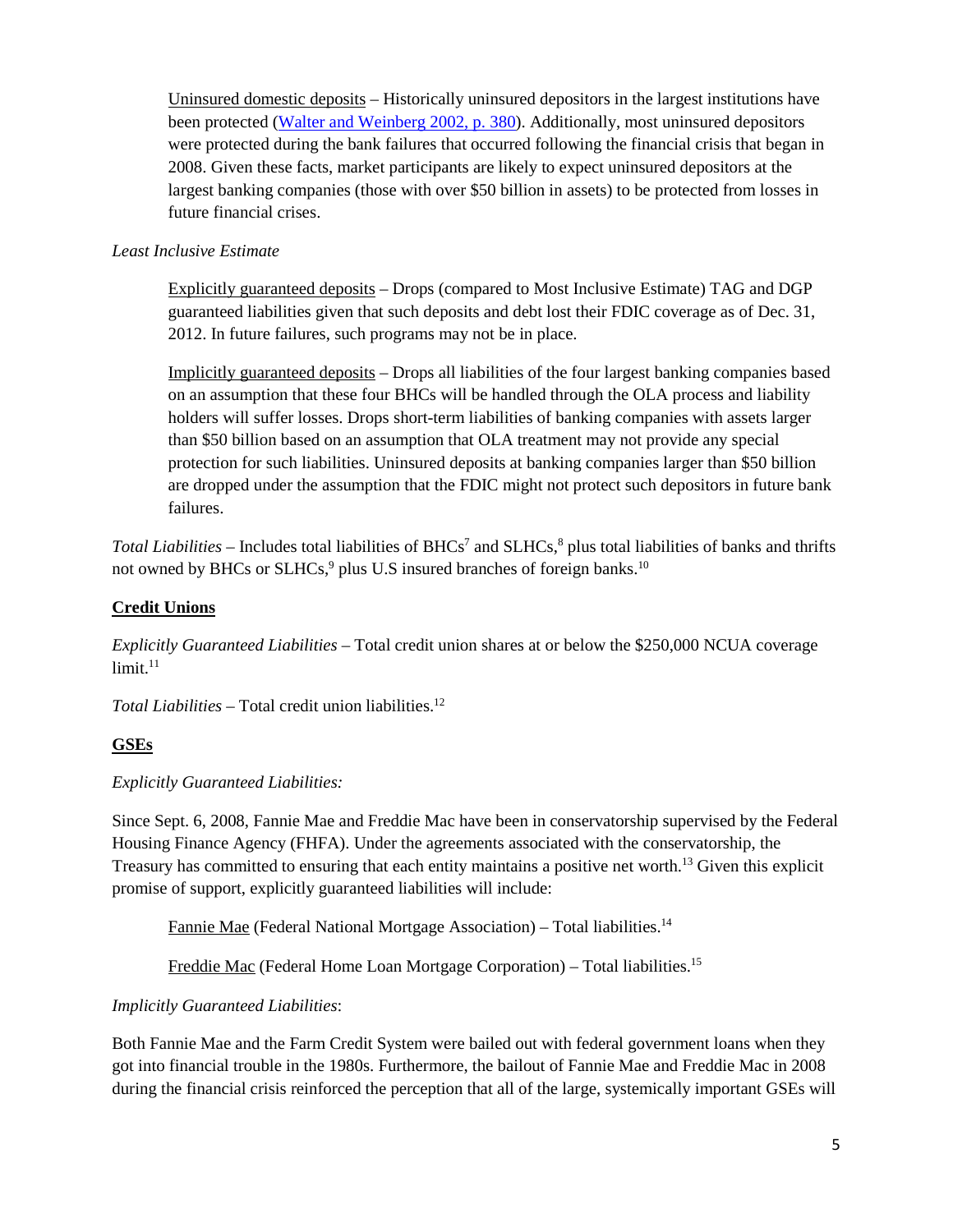be bailed out in the event of financial trouble. Therefore, we include the liabilities of the remaining two GSEs in our most inclusive estimate:

Farm Credit System – Total liabilities. 16

Federal Home Loan Banks – Total liabilities.<sup>17</sup>

*Least Inclusive Estimate* – Drops total liabilities of the Farm Credit System and Federal Home Loan Banks given that these two GSEs, unlike Fannie Mae and Freddie Mac, are not in conservatorship and have no explicit promise of net worth support.

## **Pension Funds**

*Explicitly Guaranteed Liabilities* – Liabilities of all pension funds insured by the Pension Benefit Guaranty Corporation (PBGC), which insures only defined-benefit plans, were \$2,570 billion in 2009, the latest date for which data are estimated.<sup>18</sup> This figure is inflated by twice the average annual growth rate (because 2009 to 2011 involves two years of growth) of PBGC-insured pension liabilities from 1999 to 2009 to obtain our estimate of all liabilities in pension funds insured by the PBGC as of Dec. 31, 2011 (\$2,769 billion). Since the PBGC covers pensions only up to a specified maximum payment per year, a portion of beneficiaries' pensions in guaranteed plans—those with pensions paying above this maximum—are not insured. According to the PBGC, this portion is estimated to be 4 percent to 5 percent.<sup>19</sup> To arrive at the guaranteed portion of PBGC guaranteed pension fund liabilities, we multiplied total 2011 fund liabilities (\$2,769 billion) by 0.95 to yield \$2,630 billion.

*Total Liabilities –* There appears to be no published data estimating total liabilities of all private employer defined-benefit pension funds. Therefore, we develop our own estimate of total liabilities based on PBGC data. The PBGC insures a portion of private sector single-employer defined-benefit plans, but almost all multi-employer plans.<sup>20</sup> The PBGC does not insure certain single-employer plans, importantly those offered by religious organizations and professional service employers (for example, those employing doctors and lawyers) with fewer than 26 employees. In the following, we refer to this uninsured group as Group U.

In order to calculate the dollar amount of all insured and uninsured pension funds in the United States, we inflate the amount of pensions insured by the PBGC (estimated above at \$2,769 billion) to account for the Group U pensions. As a starting point for our calculation, we use the Bureau of Labor Statistics' (BLS) Quarterly Census of Employment and Wages to determine Group U's total wages as a percent of total private wages in the United States. The BLS provides data on the number of employees who work for professional service employers and for religious organizations and their wages. We use these data to calculate the proportion of wages earned by workers in these sectors relative to all U.S. workers (10 percent).<sup>21</sup> We then inflate our total liability figure by this proportion.<sup>22</sup>

To derive our figure for total pension fund liabilities, we divide the single employer portion of all PBGCguaranteed pensions (\$2,029 billion) by 0.9, which is 1 minus the percent of United States wages earned by Group U, thereby inflating it to account for the Group U employees. That results in a total of \$2,254 billion in liabilities for single-employer programs. We then add the multi-employer portion (\$740 billion) to arrive at \$2,994 billion in total liabilities for all insured and uninsured pension funds in the United States.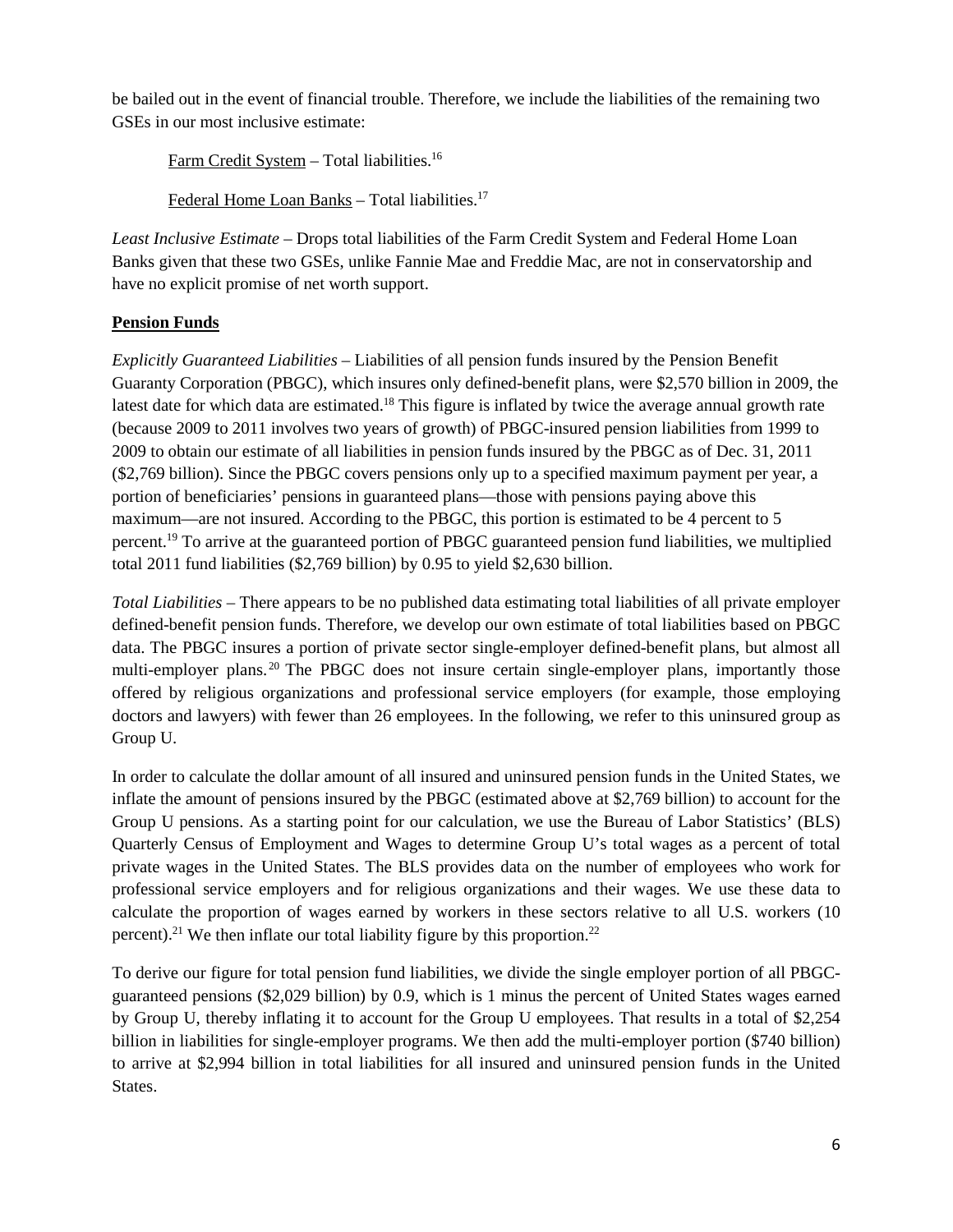### **Money Market Mutual Funds**

*Implicitly Guaranteed Liabilities* – Total net assets of money market mutual funds (MMFs). <sup>23</sup> Included because the federal government protection that was granted to MMFs in 2008 implies that market participants could view MMFs as being likely to receive government protection in future financial crises.

*Least Inclusive Estimate* – Drops implicitly guaranteed MMF liabilities based on the assumption that they might not be protected by the government in future crises.

### **Other Financial Firms**

*Implicitly Guaranteed Liabilities* – Short-term liabilities (repurchase agreements, commercial paper, and other short-term liabilities with original maturities less than or equal to one year) of those non-banking financial companies that could be deemed to be SIFIs by the Financial Stability Oversight Council (FSOC) – meaning those firms that appear likely to move past FSOC's stage-one designation rule analysis announced on April 3, 2012. To move past the stage-one test, the firm must have assets exceeding \$50 billion and also exhibit at least one of the following features:

- Have more than \$30 billion in outstanding credit default swaps;
- Have more than \$3.5 billion in derivative liabilities:
- Have more than \$20 billion in outstanding loans or bonds;
- Have a leverage ratio (assets to equity) of greater than 15-to-1;
- Have a short-term debt-to-total assets ratio of greater than 10 percent.

Market participants might expect that the short-term liabilities of large financial firms that are designated as SIFIs would be protected if the firm is resolved under the OLA. While a SIFI designation does not necessarily imply OLA treatment in resolution, market participants are likely to expect that these institutions will not be allowed to enter bankruptcy because it seems ill-suited to handle the failure of SIFIs [\(Pellerin and Walter 2012, p. 14-16\)](http://www.richmondfed.org/publications/research/economic_quarterly/2012/q1/pdf/walter.pdf). The OLA provisions of the Dodd-Frank Act permit the FDIC to pay some creditors more than bankruptcy might allow (Pellerin and Walter 2012, p. 16), and the FDIC's OLA implementing rule suggests that this treatment could apply to short-term creditors (FDIC final rule, July 15, 2011, 12 CFR 380, p. 41644). Therefore, in our most inclusive estimate, we include short-term liabilities of these firms that may be designated as SIFIs.

*Least Inclusive Estimate –* Excludes short-term liabilities of financial firms that may be designated as SIFIs, based on the possibility that OLA might not provide any special protection for such liabilities.

*Total Liabilities* – Includes the aggregate amount of liabilities outstanding as of Dec.` 31, 2011 from each nonbank financial sector as reported in the Board of Governor's Flow of Funds Statistical Release. Those financial sectors include:

- Property-Casualty Insurance Companies
- Life Insurance Companies
- Security Brokers and Dealers
- Issuers of Asset-Backed Securities
- Finance Companies
- Real Estate Investment Trusts
- Funding Corporations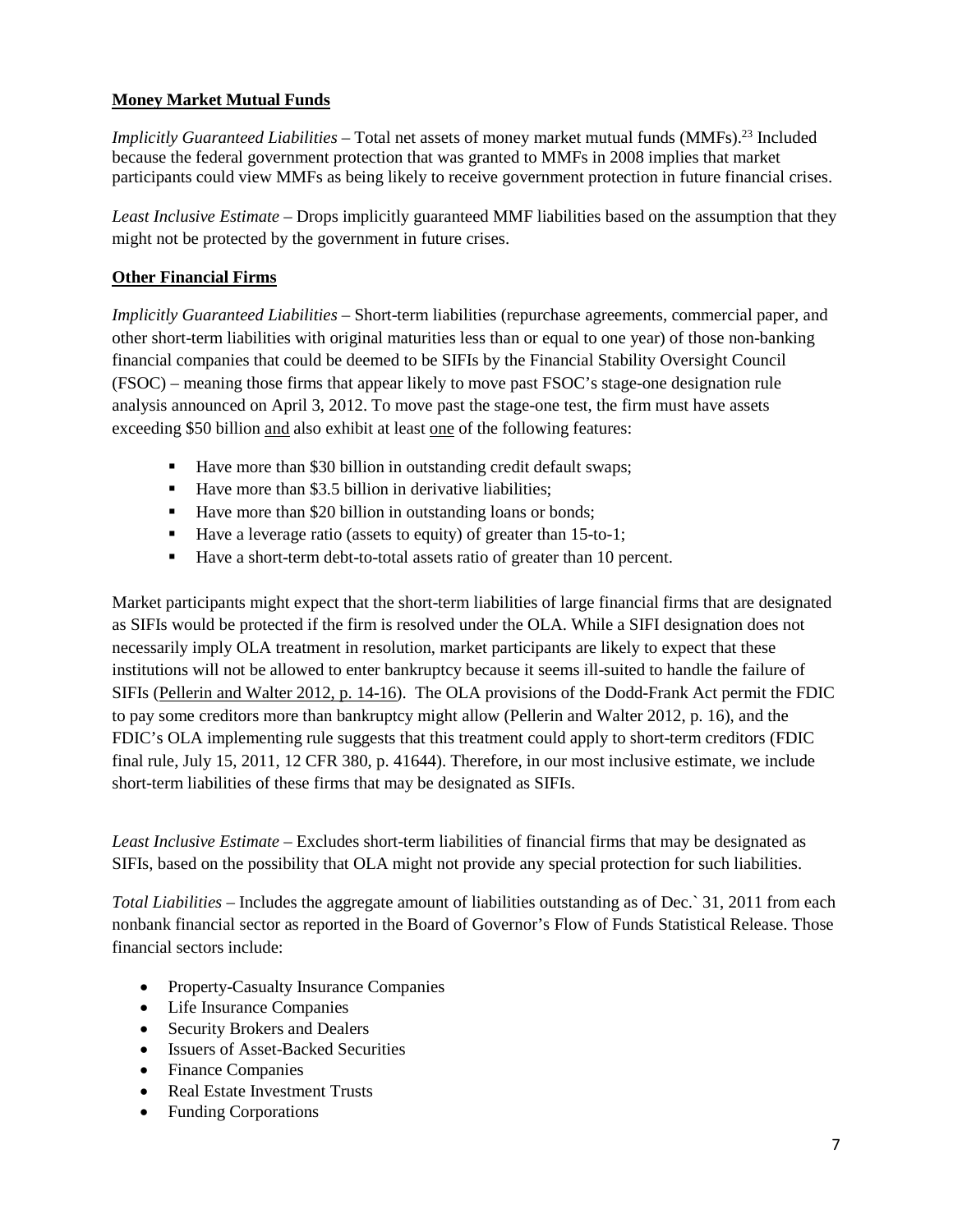Total liabilities figures for those Property-Casualty Insurance Companies, Life Insurance Companies and Security Brokers and Dealers which are not owned by BHCs and SLHCs are obtained from SNL Financial.24 Total liability figures for Issuers of Asset-Backed Securities, Finance Companies, Real Estate Investment Trust, or Funding Corporations ("remaining financial sectors") are obtained from the Board of Governor's Flow of Funds Statistical Release. Some firms in the remaining financial sectors are directly owned by U.S. BHCs or SLHCs, and their liabilities are thus already included in our Total Liability figure for Banking and Savings Firms; however, such nonbank firms that are directly owned by a BHC or SLHC are (with some exceptions – such as for the smallest of these firms) required to file a Y-11 or Y-11S (Financial Statements of U.S. Nonbank Subsidiaries of U.S. Bank Holding Companies). We thus avoid double counting the liabilities in these BHC- or SLHC-owned firms by subtracting the liabilities of all Y-11/Y-11S filers that we believe to be issuers of Asset-Backed Securities, Finance Companies, Real Estate Investment Trusts or Funding Corporations from the total liabilities of the remaining financial sectors, as collected from the Flow of Funds.<sup>25</sup>

*These estimates were originally published on February 20, 2013 and revised on December 30, 2015.*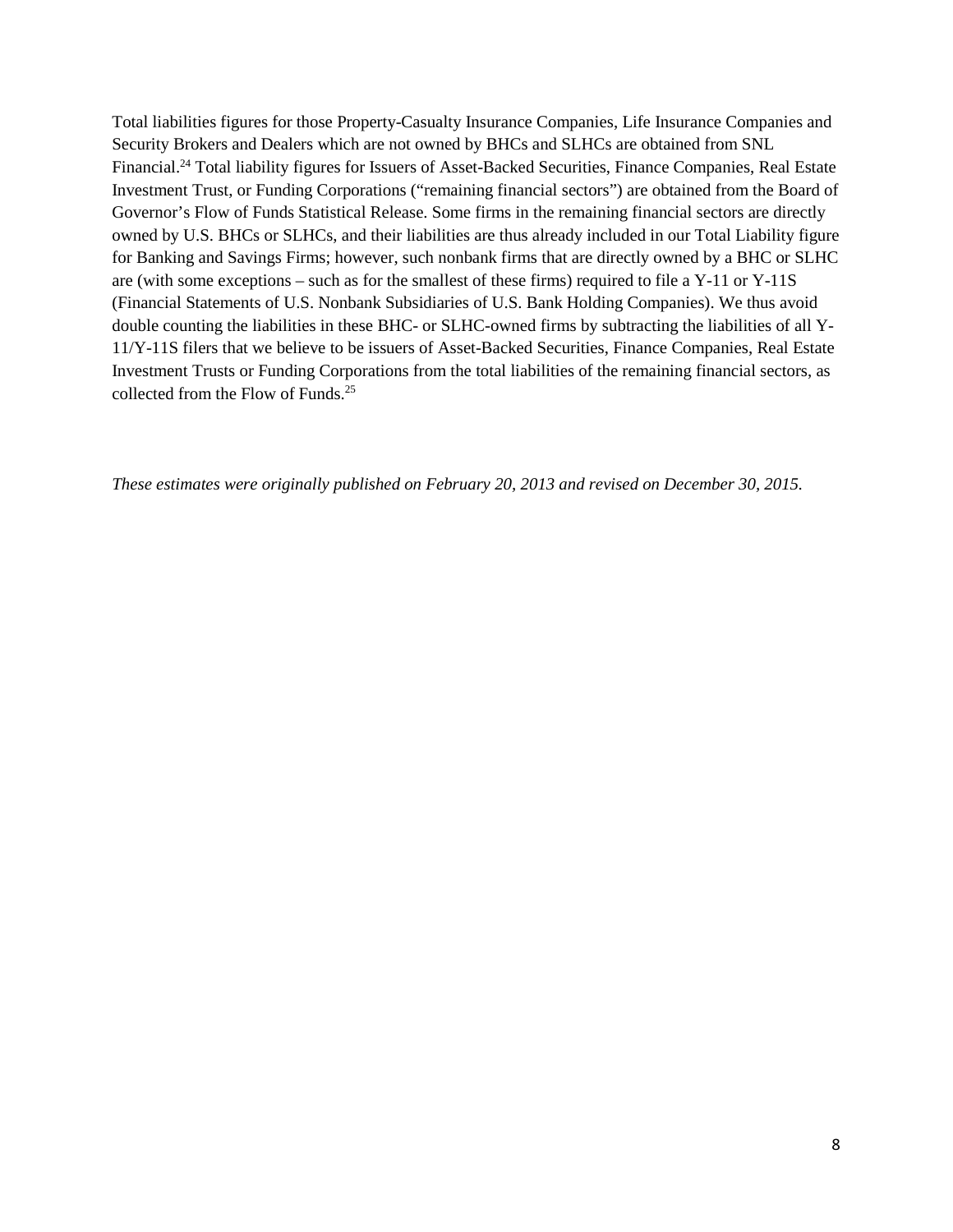1 Federal Deposit Insurance Corporation. *FDIC Quarterly Banking Profile*, 2012, vol. 6, no.1, pp. 17-18. "Table I-B. Insurance Fund Balances and Selected Indicators" and "Table III-B: Estimated FDIC-Insured Deposits by Type of Institution."<http://www2.fdic.gov/qbp/2011dec/qbp.pdf> (December 31, 2011).

<sup>2</sup> Federal Deposit Insurance Corporation. "Monthly Reports Related to the Temporary Liquidity Guarantee Program, Debt Issuance Under Guarantee Program." Dec. 31, 2011. [http://www.fdic.gov/regulations/resources/tlgp/total\\_issuance12-11.html](http://www.fdic.gov/regulations/resources/tlgp/total_issuance12-11.html)

<sup>3</sup> Consolidated Statements for Bank Holding Companies (FR Y9C)

<sup>4</sup> Our primary source is corporate annual reports because they report short-term liabilities with original maturities of less than one year. FR Y9C uses a broader definition of "other short-term liabilities," one which includes liabilities that may have had original maturities greater than one year. When the top tier was a foreign holding company, we gathered data on specific short-term liabilities (federal funds, repurchase agreements, and commercial paper, almost all of which have original maturities of less than one year) from FR Y9C because FR Y9C contains data only on the U.S. subsidiaries, so it excludes liabilities of foreign subsidiaries. To capture as many liabilities as possible that would likely fall into the FR Y9C's "other short-term liabilities" category, we then reviewed the call reports to find any additional U.S. subsidiary short-term borrowings (e.g. FHLB advances with original maturities of less than one year) that the FR Y9C does not separately report. When available, we used average figures. We also added "securities loaned" when it was included as a separate line item from repos.

<sup>5</sup> "Deposits held in domestic offices" minus "estimated insured deposits" from the FDIC's report that collects data from individual call and thrift financial reports (TFRs) of the insured subsidiaries of a BHC or SLHC.

<sup>6</sup> See, for example[: http://www.bloomberg.com/news/2012-04-16/obama-bid-to-end-too-big-to-fail-undercut-as](http://www.bloomberg.com/news/2012-04-16/obama-bid-to-end-too-big-to-fail-undercut-as-banks-grow.html)[banks-grow.html;](http://www.bloomberg.com/news/2012-04-16/obama-bid-to-end-too-big-to-fail-undercut-as-banks-grow.html)

[http://www.nypost.com/p/news/opinion/opedcolumnists/too\\_big\\_to\\_fail\\_grows\\_cVFocOFPEAJyQ4LgCR2ilO;](http://www.nypost.com/p/news/opinion/opedcolumnists/too_big_to_fail_grows_cVFocOFPEAJyQ4LgCR2ilO) [http://www.reuters.com/article/2011/07/12/financial-regulation-research-idUSN1E76B1II20110712;](http://www.reuters.com/article/2011/07/12/financial-regulation-research-idUSN1E76B1II20110712) and [https://www.law.upenn.edu/blogs/regblog/2012/09/11-lipson-orderly-liquidation-authority.html.](https://www.law.upenn.edu/blogs/regblog/2012/09/11-lipson-orderly-liquidation-authority.html)

<sup>7</sup> From FR Y9C and FR Y9SP.

<sup>8</sup> From a memorandum item on the TFRs that provides total liabilities consolidated across the holding company.

<sup>9</sup> Bank data from Consolidated Reports of Condition and Income for a Bank, FFIEC 031 and FFIEC 041, and thrift data from TFRs.

 $10$  FFIEC 002 Report of Assets and Liabilities of U.S. Branches and Agencies of Foreign Banks.

<sup>11</sup> *National Credit Union Administration 2011 Annual Report*, page 76.

<sup>12</sup> Board of Governors of the Federal Reserve System. "Credit Unions, Table L.115." Federal Reserve Statistical Release Z.1, March 8, 2012. "Flow of Funds Accounts of the United States." [http://www.federalreserve.gov/releases/z1/20120308/z1.pdf.](http://www.federalreserve.gov/releases/z1/20120308/z1.pdf)